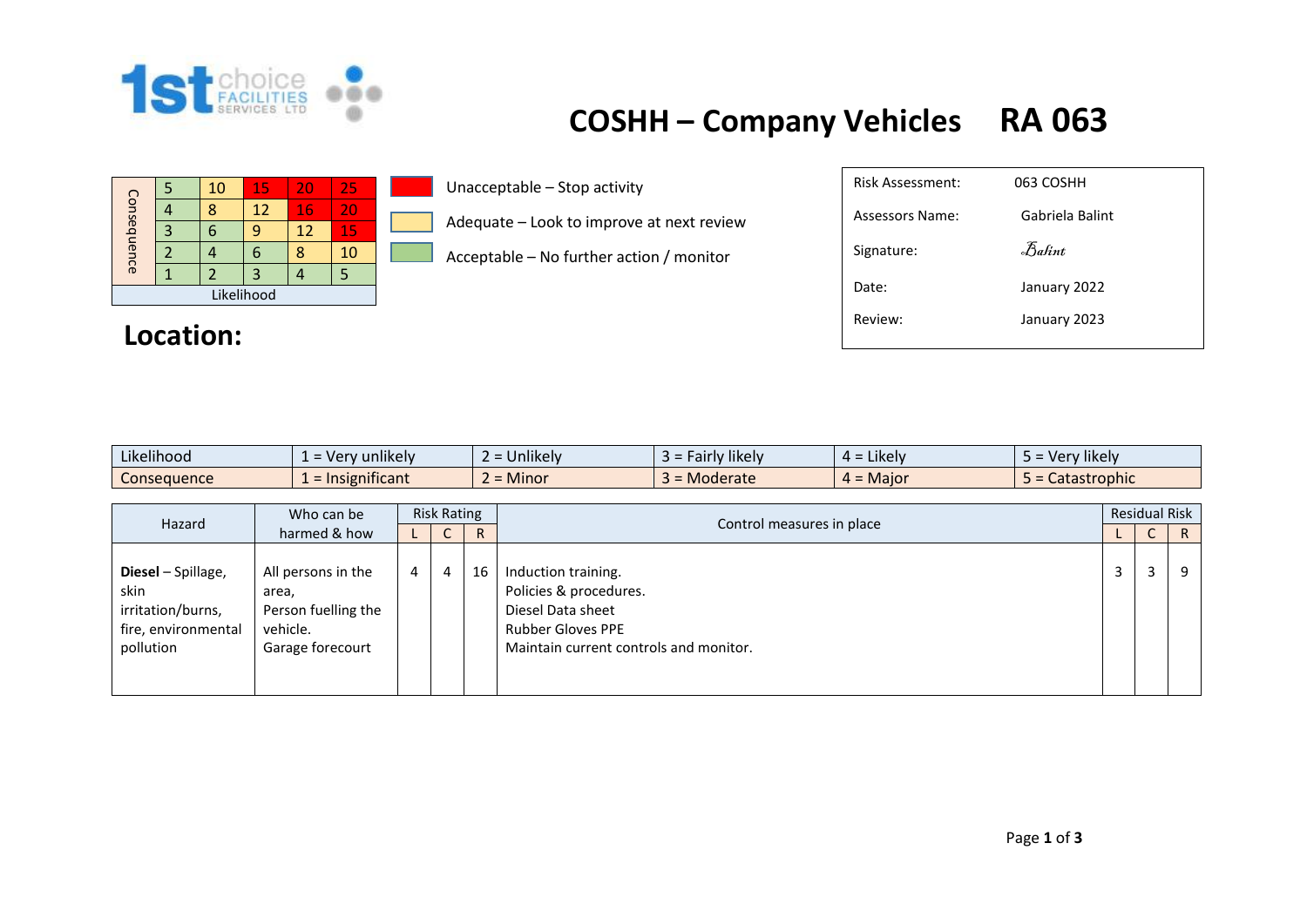

## **COSHH – Company Vehicles RA 063**

| Hazard                                                               | Who can be                                                             |                | <b>Risk Rating</b> |              |                                                                                                                                           |                | <b>Residual Risk</b> |              |
|----------------------------------------------------------------------|------------------------------------------------------------------------|----------------|--------------------|--------------|-------------------------------------------------------------------------------------------------------------------------------------------|----------------|----------------------|--------------|
|                                                                      | harmed & how                                                           |                | U                  | $\mathsf{R}$ | Control measures in place                                                                                                                 |                | $\mathsf{C}$         | $\mathsf{R}$ |
| Ad-Blue - Spillage,<br>Skin Iritation,<br>environmental<br>pollution | Person<br>administering the<br>Ad-blue to vehicle.<br>Garage forecourt | $\overline{4}$ | 3                  | 12           | Induction training.<br>Policies & procedures.<br>Ad Blue Data sheet<br><b>Rubber Gloves PPE</b><br>Maintain current controls and monitor. | $\overline{3}$ | $\overline{2}$       | 6            |

| Who can be<br>Hazard<br>harmed & how                 |                                                              | <b>Risk Rating</b> |   |              |                                                                                                                                              |                | <b>Residual Risk</b> |              |
|------------------------------------------------------|--------------------------------------------------------------|--------------------|---|--------------|----------------------------------------------------------------------------------------------------------------------------------------------|----------------|----------------------|--------------|
|                                                      |                                                              |                    | U | $\mathsf{R}$ | Control measures in place                                                                                                                    |                | ◡                    | $\mathsf{R}$ |
| Screen Wash,<br>Spillage, Skin<br>irritation / burns | Person<br>administering the<br>Screen Wash to the<br>vehicle | $\overline{4}$     | 3 | 12           | Induction training.<br>Policies & procedures.<br>Screenwash Data sheet<br><b>Rubber Gloves PPE</b><br>Maintain current controls and monitor. | $\overline{3}$ | $\overline{2}$       | b            |